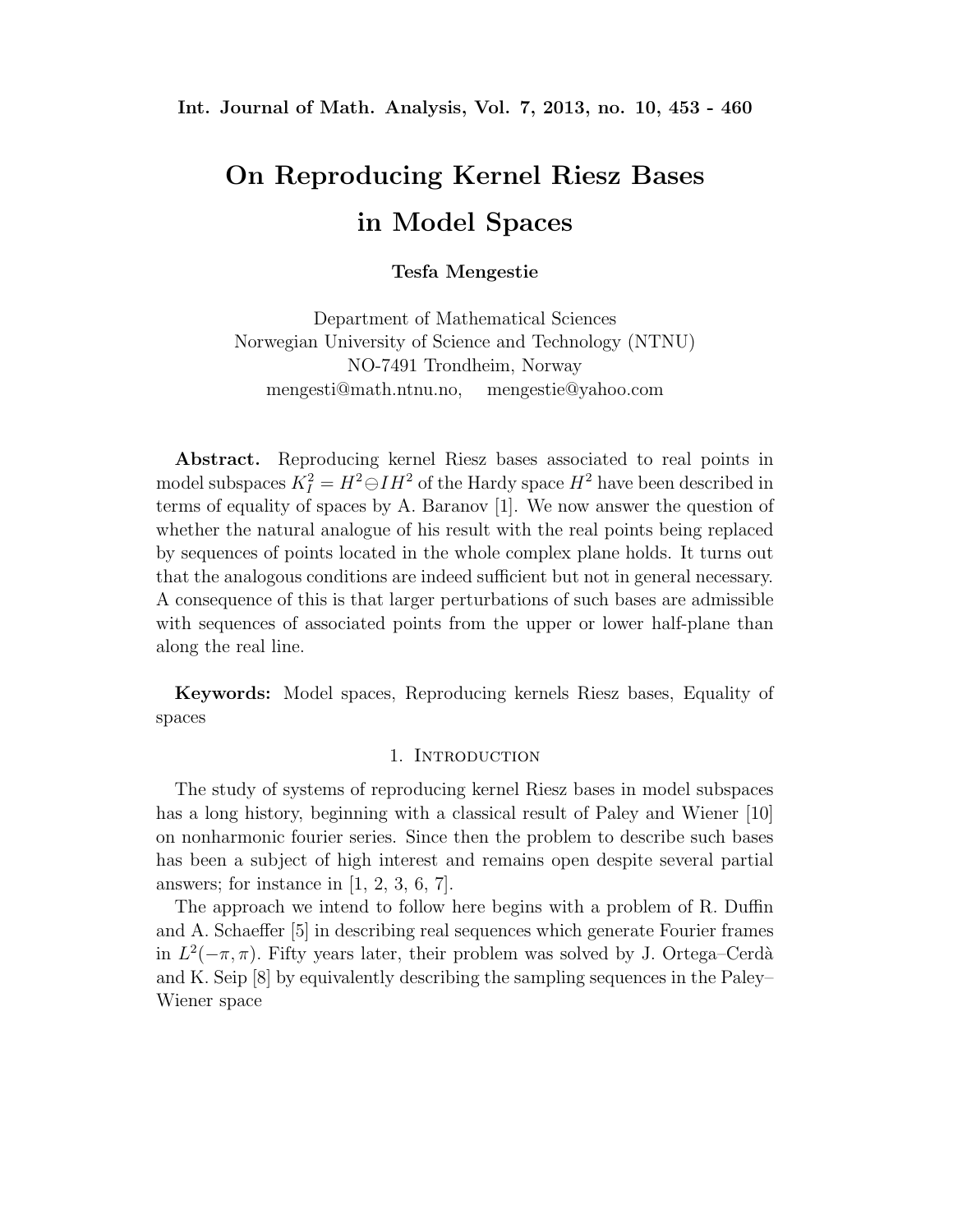$$
PW_{\pi} = \left\{ f, \text{ entire : } f(x) = \int_{\pi}^{\pi} g(t)e^{itx}, \ g \in L^{2}(-\pi, \pi) \right\}
$$

in terms of equality of two spaces.

By equality of two spaces we mean equality as a set equipped with equivalent norms. We write  $\mathcal{H}_1 = \mathcal{H}_2$  whenever spaces  $\mathcal{H}_1$  and  $\mathcal{H}_2$  satisfy such a relation. Following the approach in [8], A. Baranov [1] was able to prove more general results in  $K_I^2$  (see below) when I belongs to the class of meromorphic inner<br>functions functions.

We say that an entire function  $E$  belongs to the Hermite–Biehler (HB) class if it has no real zeros and satisfies  $|E(z)| > |E(\overline{z})|$  for each  $z \in \mathbb{C}_+$ . Each such E generates a reproducing kernel Hilbert space  $H(E)$  consisting of all entire functions f for which both  $f/E$  and  $f^*/E$  belong to  $H^2$  where  $f^*(z) = \overline{f(\overline{z})}$ , and with norm

$$
||f||_{H(E)}^2 = \int_{\mathbb{R}} |f(t)|^2 |E(t)|^{-2} dt.
$$

Each meromorphic inner function I admits the representation  $I = E^*/E$  for some  $E$  in HB class. Such an  $E$  is unique up to an entire function factor which is zero free on both the upper and the lower half-planes and real valued on the real line.

We will need the fact that the reproducing kernel for  $K_I^2$  at some point  $\lambda \in \mathbb{C}_+$ is

$$
k_{\lambda}(z) = \frac{i}{2\pi} \frac{1 - I(\lambda)I(z)}{z - \overline{\lambda}}.
$$

This formula extends to points on the real line when  $I$  is a meromorphic inner function, and hence every member of  $K_I^2$  admits analytic continuation across the real axis.

**Theorem 1.1** (Baranov, [1]). Let E be an HB class function,  $I = E^*/E$  and  $(t_n)$  *be a sequence of real points for which*  $(\Vert k_{t_n} \Vert_{K_1^2}^{-1} k_{t_n})$  constitutes a frame for  $K_I^2$ . Then there exist entire functions  $E_1$  in HB class and  $E_2$  either in HB class *or a constant such that*

(i) 
$$
H(E) = H(E_1)
$$
,

(ii) the sequence  $(t_n)$  constitutes a zero set for the function  $E_1E_2 - E_1^*E_2^*$  and<br> $E_1^* = E_1^* E_2^* = E_1^* E_2^* = E_1^* E_1^* = E_2^* E_2^*$ (iii)  $1 - I_1 I_2 \notin L^2(\mathbb{R})$  *with*  $I_1 = E_1^*/E_1$  *and*  $I_2 = E_2^*/E_2$ .

These conditions are really about the lower frame inequality, and require the Bessel property in order to be sufficient. In particular when  $E_2$  is a constant, the next stronger result holds.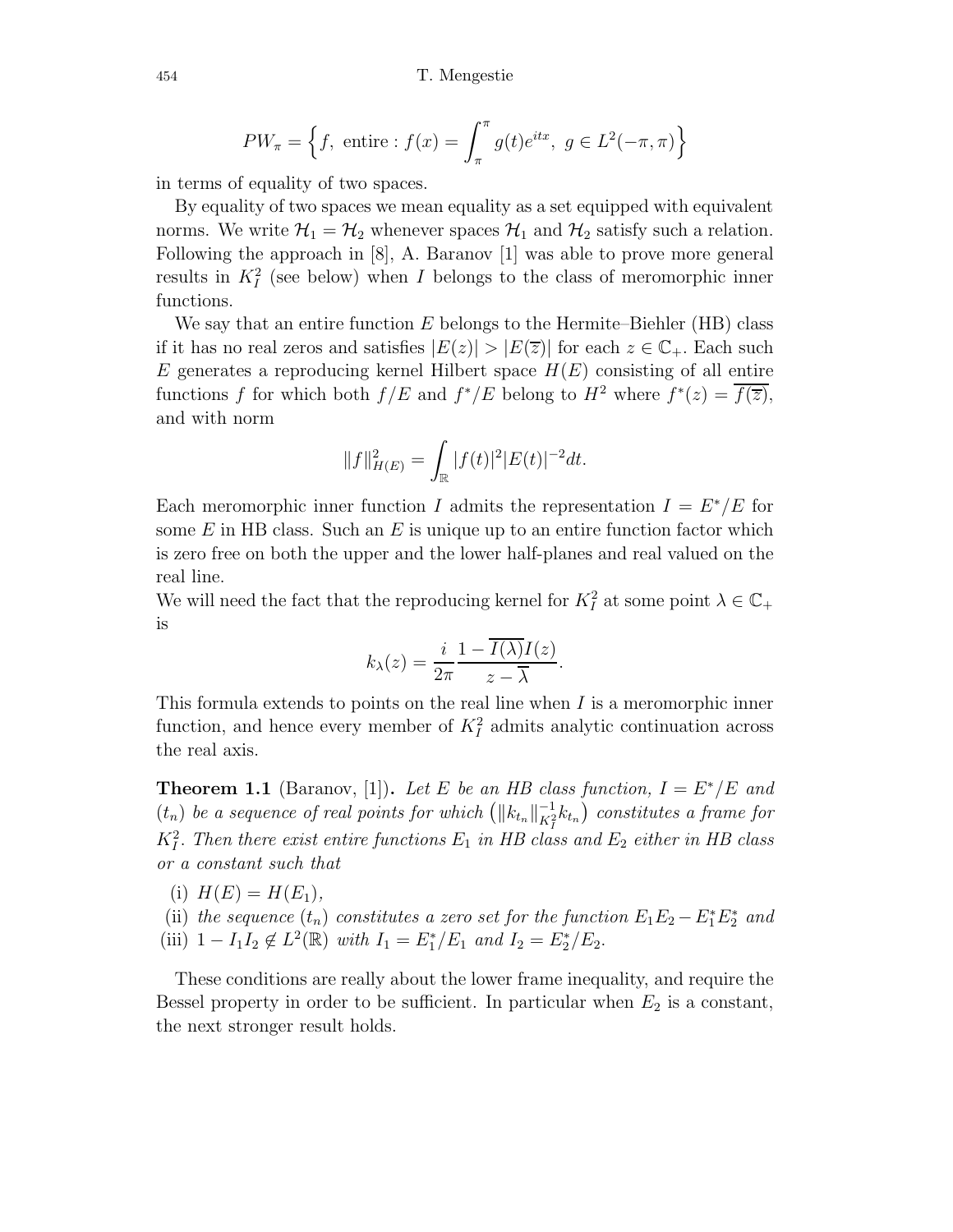**Theorem 1.2** (Baranov, [1]). Let E be an HB class function,  $I = E^*/E$  and  $(t_n)$  *be a sequence of real points. Then*  $(||k_{t_n}||_{K_t^2}^{-1}k_{t_n})$  *is a Riesz basis in*  $K_t^2$  *if* and only if there exists an *HP* class function  $F_t$  exists that *and only if there exists an HB class function*  $E_1$  *such that* 

- (i)  $H(E) = H(E_1)$  *and*
- (ii) *the sequence*  $(t_n)$  *is the zero set of the function*  $I_1 1$  *and*  $I_1 1 \notin L^2(\mathbb{R})$ *where*  $I_1 = E_1^* / E_1$ .

From the two results, we observe that the overcompleteness of a frame system comes from the existence of a second entire function  $E_2$  in HB class. A natural question has been that of whether the analog of Theorem 1.2 holds when we associate the kernel functions with sequences of points located in the whole complex plane C. We now answer the question negatively, namely that the analogues conditions are indeed sufficient but not in general necessary. Since all the arguments are more or less similar whether the sequence of points are from  $\mathbb{C}_+$ ,  $\mathbb{C}_-$ ,  $\mathbb{C} \setminus \mathbb{R}$ ,  $\mathbb{C}_+ \cup \mathbb{R}$  or  $\mathbb{C}_- \cup \mathbb{R}$ , we will restrict ourselves to the upper half plane  $\mathbb{C}_+$  and first prove the following positive part.

**Theorem 1.3.** Let E be an HB class function,  $I = E^*/E$  and  $(\lambda_n) \subset \mathbb{C}_+$ . *Then*  $(\|k_{\lambda_n}\|_{K_1^2}^{-1} k_{\lambda_n})$  *is a Riesz basis in*  $K_I^2$  *if there exists an HB class function*<br>*F* with an associated internalating Placebles product B and that  $E_1$  *with an associated interpolating Blaschke product* B *such that* 

- (i)  $H(E) = H(E_1)$  *and*
- (ii) *the sequence*  $(\lambda_n)$  *constitutes the zero set of*  $B = E_1^* / E_1$ *.*

We may first remark that by Theorem 1 in [7], and since the Carleson condition implies the Blaschke condition, (ii) is always necessary in all model spaces. Thus the requirement  $B$  to be an interpolating Blaschke product in the theorem is not really a pre imposed restriction. On the contrary, condition (i) fails to be a necessity in general. We will construct counterexamples for this in the next section. The phenomena with (i) seems rather more natural since the requirement equality of spaces is so strong to be a necessity. As evidence of fact, the condition remains a necessity even for the weaker frame property whenever the associated points are from the real line. An important consequence of Theorems 1.2 and 1.3 is that larger perturbations of reproducing kernel Riesz bases are admissible with sequences of associated points from the complex plane than along the real line.

*Proof of Theorem 1.3.* We will extend the arguments used by Baranov [1]. Instead of the de Branges orthonormal basis, we will argue this time using Riesz basis of normalized reproducing kernels associated with sequence of points from the upper half-plane. Denote by  $K_z$ ,  $k_z$ ,  $K_z^1$  and  $k_z^1$  the reproducing kernels<br>of the represent  $U(F)$ ,  $K_z^2$ ,  $U(F)$  and  $K_z^2$  representingly at the point  $x$ . If () of the spaces  $H(E)$ ,  $K_1^2$ ,  $H(E_1)$  and  $K_B^2$  respectively at the point z. If  $(\lambda_n)$ is the zero set of an interpolating Blaschke product  $B$ , then by a result of Shapiro and Shields [9], the system  $(k_{\lambda_n}^1/||k_{\lambda_n}^1||_{K_B^2})$  constitutes a Riesz basis in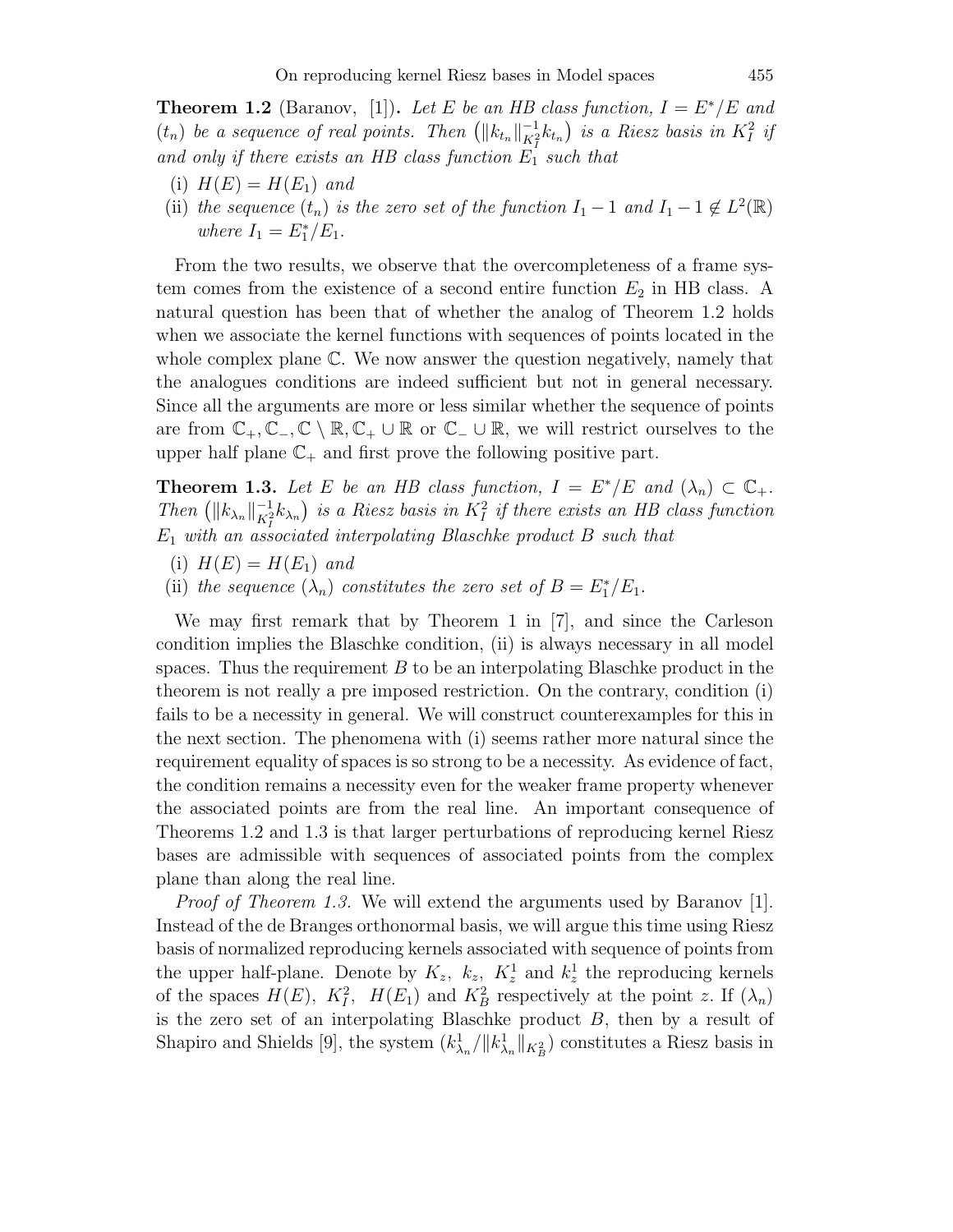456 T. Mengestie

 $K_B^2$ . In view of the unitary isomorphism  $f \mapsto E_1 f$  from  $K_B^2$  onto  $H(E_1)$ , which<br>in particular mans reproducing learned acts reproducing learned the Shapire in particular maps reproducing kernels onto reproducing kernels, the Shapiro – Shields result holds if and only if

$$
\left\{\frac{E_1 k_{\lambda_n}^1}{\|k_{\lambda_n}^1\|_{K_B^2}}\right\} = \left\{\frac{K_{\lambda_n}^1}{\|k_{\lambda_n}^1\|_{K_B^2} \overline{E_1(\lambda_n)}}\right\} = \left\{\frac{K_{\lambda_n}^1}{\|K_{\lambda_n}^1\|_{H(E_1)}}\right\}
$$

constitutes a Riesz basis in  $H(E_1)$ . Observe that the equalities above are due to

(1.1) 
$$
K_z^1(w) = E_1(w) \overline{E_1(z)} \frac{i}{2\pi} \left( \frac{1 - \overline{I_1(z)} I_1(w)}{w - \overline{z}} \right) = \overline{E_1(z)} E_1(w) k_z^1(w)
$$

for points  $z, w \in \mathbb{C}_+$ . Equivalently, it means that the interpolation problem  $f(\lambda_n) = a_n$  has a unique solution f in  $H(E_1)$  whenever the admissibility condition

$$
\sum_{n=1}^{\infty} |a_n|^2 \|K_{\lambda_n}^1\|_{H(E_1)}^{-2} < \infty
$$

holds. By duality and the hypothesis, we have that

$$
||K_z^1||_{H(E_1)} = \sup_{\substack{g \in H(E_1) \\ ||g||_{H(E_1)} = 1}} |\langle g, K_z^1 \rangle|_{H(E_1)} = \sup_{\substack{g \in H(E_1) \\ ||g||_{H(E_1)} = 1}} |g(z)|
$$
  

$$
\simeq \sup_{\substack{g \in H(E) \\ ||g||_{H(E)} = 1}} |g(z)| = ||K_z||_{H(E)}
$$

for each point z in  $\mathbb{C}_+$  and in particular for the  $\lambda'_n s^1$ . It follows that for each example a satisfying sequence  $c_n$  satisfying

$$
\sum_{n=1}^{\infty} |c_n|^2 ||K_{\lambda_n}||_{H(E)}^{-2} \simeq \sum_{n=1}^{\infty} |c_n|^2 ||K_{\lambda_n}^1||_{H(E_1)}^{-2} < \infty,
$$

there exists a unique function f in  $H(E) = H(E_1)$  such that  $f(\lambda_n) = c_n$ . This proves that  $(\lambda_n)$  is a complete interpolating sequence for  $H(E)$  and so is for  $K_I^2$ .

1.1. **Necessity fails.** We now construct counterexamples showing that the natural analog of Theorem 1.2 fails to hold in general. We will first exhibit an example in the class of model spaces generated by infinitely many component inner functions. We may note that each  $E$  in HB class admits the factorization  $E(z) = S(z)P(z)$  with S an entire function which assumes real values on the real line and can have only real zeros, and

<sup>&</sup>lt;sup>1</sup>The notation  $U(z) \simeq V(z)$  means that there is a constant *C* such that  $U(z) = CV(z)$ holds for all  $z$  in the set in question, which may be a Hilbert space, a set of complex numbers, or a suitable index set.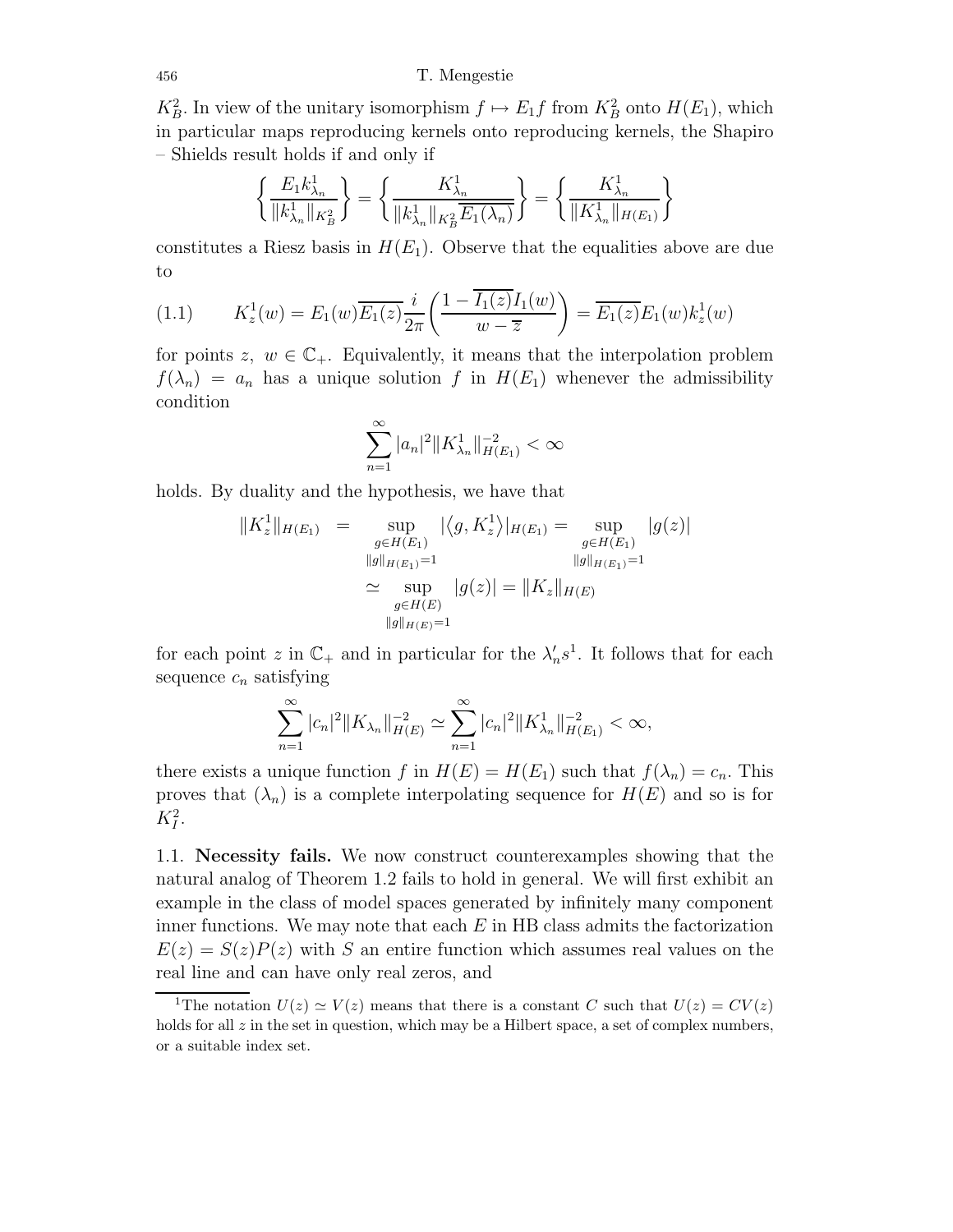On reproducing kernel Riesz bases in Model spaces 457

(1.2) 
$$
P(z) = \alpha e^{-aiz} \prod_{n=1}^{\infty} \left(1 - \frac{z}{z_n}\right) e^{z \Re(1/z_n)}
$$

where  $a \geq 0$ ,  $\alpha \in \mathbb{C}$  with  $|\alpha| = 1$ , and the sequence  $z_n$  in  $\mathbb{C}_+$  satisfies the Blaschke condition. If  $I$  is a meromorphic inner function identified by such  $E$ , then for each z in  $\mathbb{C}_+$ , we have

$$
I(z) = \frac{E^*}{E}(z) = \frac{\overline{\alpha}}{\alpha} e^{2aiz} \prod_{n=1}^{\infty} \frac{1 - z/z_n}{1 - z/\overline{z_n}}
$$

which is always independent of the parameter S. In other words, the inner function  $I = E^*/E = P^*/P$  acquires all of its structures only from the product factor P. This simple notion will be effectively used to construct our counterexamples in what follows.

We consider a model subspace  $K_B^2$  with B a Blaschke product with simple zeros at the points  $z_n = \gamma_n + i$ ,  $\gamma_n > 0$ , indexed by the positive integers and satisfying the exponential growth condition

(1.3) 
$$
\inf_{n\geq 1} \gamma_{n+1}/\gamma_n > 1.
$$

The system  $(k_{z_n})$  constitutes a Riesz basis in  $K_B^2$ . It follows that the norm equivalence

(1.4) 
$$
||f||_{K_B^2}^2 \simeq \sum_{n=1}^{\infty} |\langle f, k_{z_n} \rangle|^2 = \sum_{n=1}^{\infty} |f(z_n)|^2
$$

holds for functions  $f$  in  $K_B^2$ .

We now give a basic lemma which gives us an explicit estimate for the norm of the reproducing kernels.

**Lemma 1.1.** *If*  $Z = (z_n)$  *and*  $\lambda$  *is a point in the upper half-plane, then there exists a positive integer* m *such that*

$$
||k_{\lambda}||_{K^2_B}^2 \simeq \max\left\{m|\lambda|^{-2}, \text{ dist}^{-2}(\lambda, Z)\right\}.
$$

*Proof.* By (1.4), we have

$$
||k_{\lambda}||_{K_{B}^{2}}^{2} \simeq \sum_{n=1}^{\infty} |\langle k_{\lambda}, k_{z_{n}} \rangle|^{2} \simeq \sum_{n=1}^{\infty} \frac{1}{|\lambda - \overline{z_{n}}|^{2}}.
$$

Using the growth condition (1.3), we get from this

(1.5) 
$$
||k_{\lambda}||_{K_{B}^{2}}^{2} \simeq \frac{m}{|\lambda|^{2}} + \frac{1}{|\lambda - \overline{z_{m}}|^{2}} + \sum_{n=m+1} \frac{1}{|\lambda - \overline{z_{n}}|^{2}}
$$

where  $m$  is the positive integer such that

$$
\frac{\gamma_{m-1}+\gamma_m}{2}\leq |\lambda|<\frac{\gamma_m+\gamma_{m+1}}{2}
$$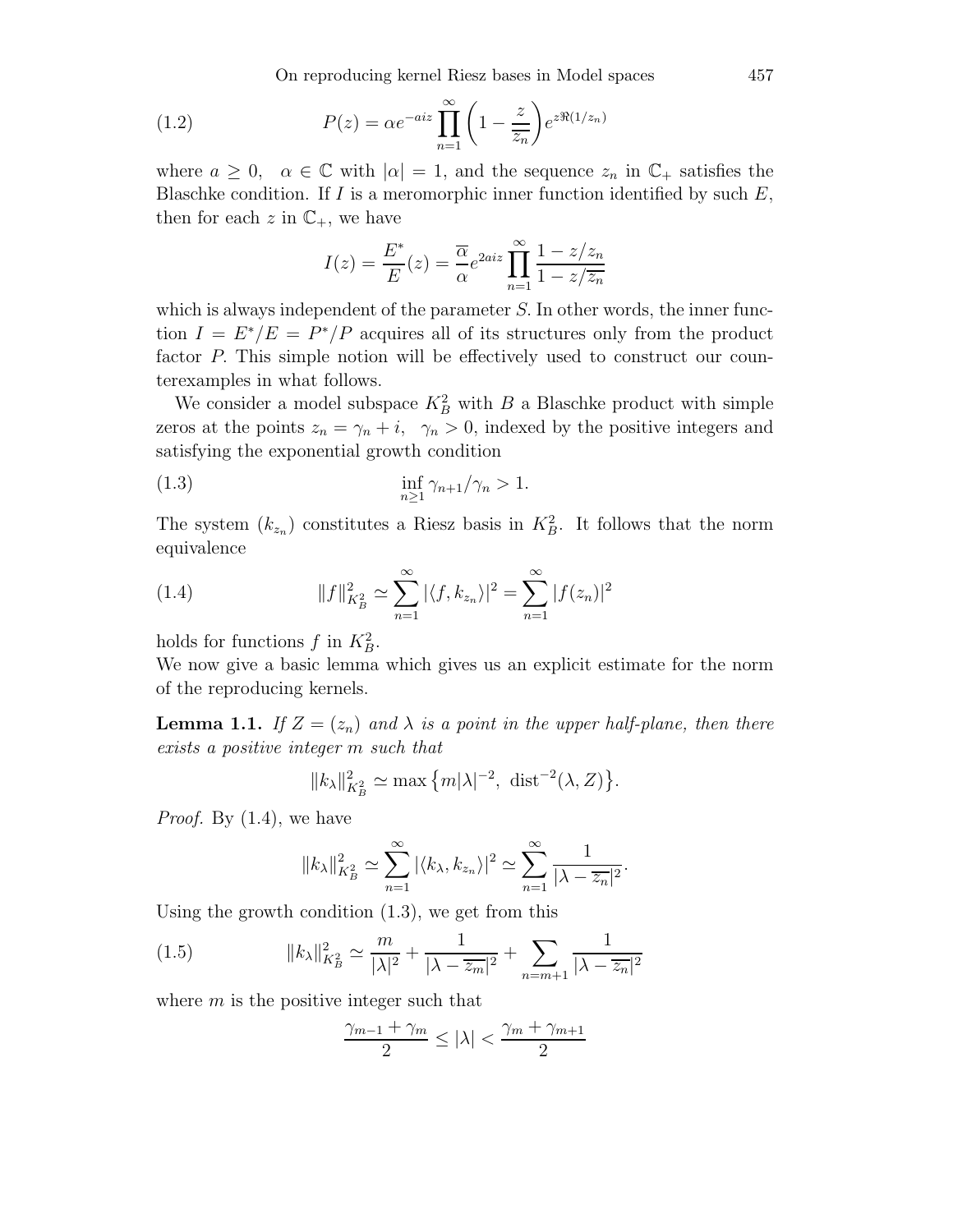#### 458 T. Mengestie

for  $m \geq 2$ , and we take  $m = 1$  if  $\lambda$  is in the set  $\{z \in \mathbb{C} : |z| \leq (\gamma_1 + \gamma_2)/2\}$ . It remains for us to show that the last term on the right-hand side of (1.5) is bounded by a constant times the first two terms. But using again condition (1.3), we find that the term is comparable to  $\gamma_{m+1}^{-2}$  and so the assertion in the large follows lemma follows.  $\Box$ 

The reason such a simple estimate holds for  $||k_\lambda||_{K_B^2}$  is the "minimal" interaction between the zeros of B implied by our a priori growth assumption (1.3): Geometrically, this almost lack of interaction is reflected in the (essential) lack of intersection between the disks

$$
D_n = \left\{ z \in \mathbb{C}_+ : |z - z_n| \lesssim |z_n|/\sqrt{n} \right\}.
$$

We now pick a sequence  $(\lambda_n)$  which would lead us to the desired conclusion. In doing so, we set

$$
(\lambda_n) = \left(\gamma_n \left(1 + \frac{1}{\sqrt{n} \log(n+1)}\right) + i\right).
$$

It is easily seen that  $\lambda_n$  belongs to the disc  $D_n$  for each n. By Theorem 5.1 in [3], we observe that the sequence of the kernel functions in  $K_B^2$  associated to such a sequence constitutes a reproducing lemal Biess begin in  $K_A^2$ . Set such a sequence constitutes a reproducing kernel Riesz basis in  $K_B^2$ . Set

$$
E(z) = \prod_{m=1}^{\infty} \left( 1 - \frac{z}{z_m} \right), \quad E_1(z) = \prod_{m=1}^{\infty} \left( 1 - \frac{z}{\overline{\lambda_m}} \right), \quad I = E_1^*/E_1 \text{ and } \varrho_n = \prod_{k=1}^n \frac{|z_k|^2}{|\lambda_k|^2},
$$

and claim that  $||K^1_{\lambda_n}||_{H(E_1)} \not\cong ||K_{\lambda_n}||_{H(E)}$ . Were it not, then

(1.6) 
$$
||K_{\lambda_n}^1||_{H(E_1)}^2 = |E_1(\lambda_n)|^2 ||k_{\lambda_n}^1||_{K_I^2}^2 \simeq \frac{\Im \lambda_n |\lambda_n|^{2n-2}}{\prod_{k=1}^n |\lambda_k|^2}
$$

and applying Lemma 1.1, we also have

(1.7) 
$$
||K_{\lambda_n}||_{H(E)}^2 = |E(\lambda_n)|^2 ||k_{\lambda_n}||_{K_I^2}^2 \simeq \frac{|\lambda_n|^{2n-2}}{\prod_{k=1}^n |z_k|^2}.
$$

Invoking equality would imply that  $1 = \Im \lambda_n \simeq 1/\varrho_n \to \infty$  when  $n \to \infty$  and yields a contradiction.

1.2. **Component of inner functions and equality.** The Blaschke product B constructed in the previous counterexample is an infinitely many component inner function. i.e., the set  $\{z \in \mathbb{C}_+ : |I(z)| < \delta\}$  is not connected for any  $\delta$  in  $(0, 1)$ . It is easily seen that an inner function has either one-component or infinitely many components. Results valid for model subspaces generated by the class of one-component inner functions may in general fail when the generating inner function has infinitely many components and viceversa; for example see [1, 2, 3, 4]. A pertinent question along this is wether the necessity of condition (i) in Theorem 1.3 still fails when the inner function has more components. It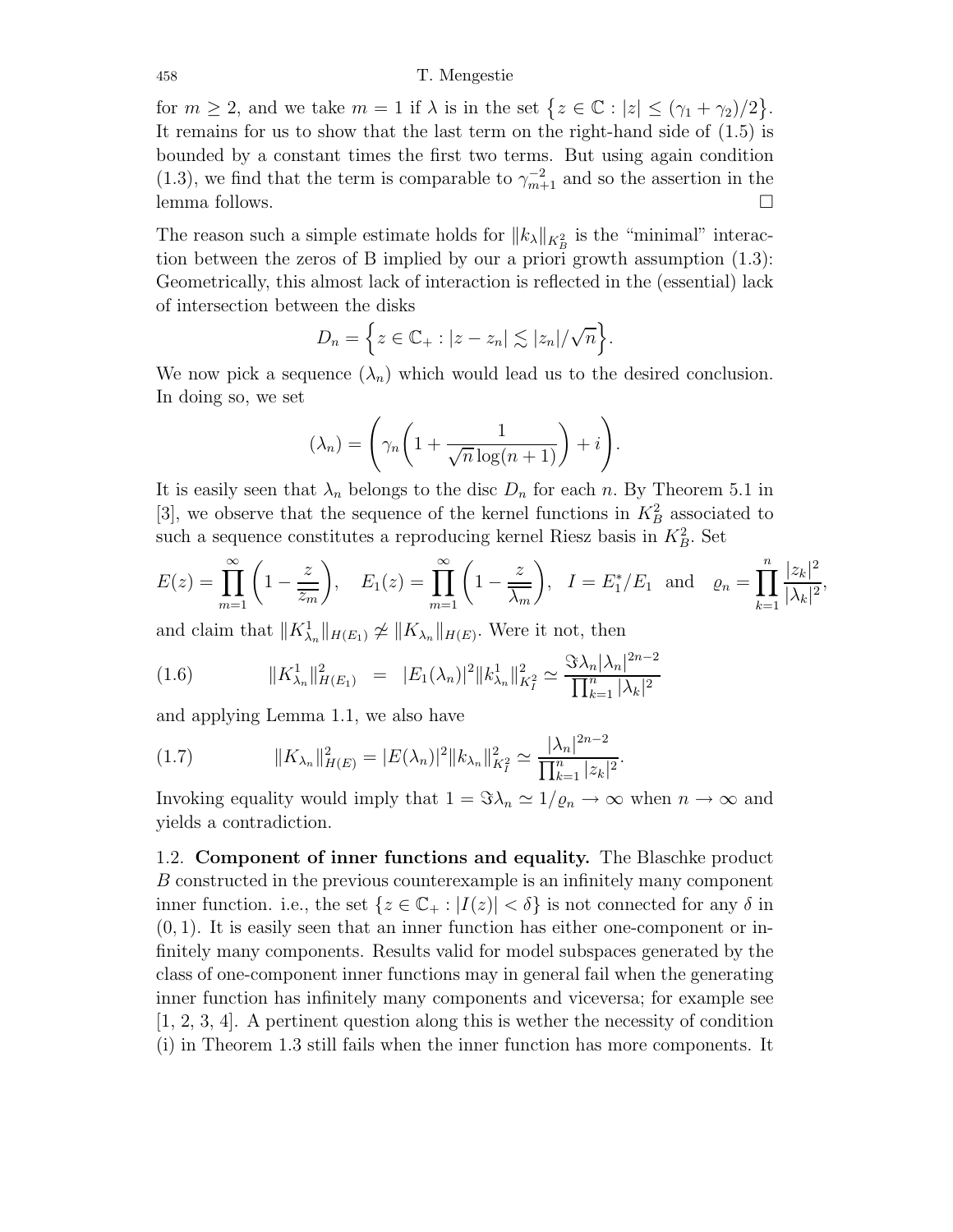turns out that this is again the case as seen in the next counterexample. This justifies that the property of equality spaces depends more on the arguments of the points associated to the kernel functions than the components of the inner functions generating the respective model spaces. Our next counterexample with one-component inner function appears first in [1] where it was used in a different context.

Let  $E(z) = \exp(-\pi i z)$  and

$$
E_1(z) = \lim_{R \to \infty} \prod_{|\lambda| < R} \left( 1 - \frac{z}{\overline{\lambda_n}} \right) \text{ with}
$$
\n
$$
\lambda_n = \begin{cases} n + i, & n \le 0 \\ n + \delta + i, & n > 0 \end{cases}
$$

where  $0 < \delta < 1/4$ . Then  $I(z) = E^* / E(z) = \exp(2\pi i z)$  and  $B = E_1^* / E_1$ . By Kadets  $1/4$  theorem,  $(e^{i\lambda_n t})$  is a Riesz basis in  $L^2(0, 2\pi)$ .

Recall that for each meromorphic inner function Θ, there exists an increasing  $C^{\infty}$  function  $\psi$  (increasing branch of its argument along the real line), such that  $\Theta(t) = e^{i\psi(t)}$  for each real t, from which we also have

(1.8) 
$$
2\pi ||k_t||^2 = \psi'(t) = |\Theta'(t)|.
$$

We now claim that  $H(E) \neq H(E_1)$ . Were it not, then setting  $\varphi$  and  $\varphi_1$ respectively as increasing branches of the arguments of  $I$  and  $B$ , we have  $|E(t)|^2\varphi'(t) \simeq |E_1(t)|^2\varphi'_1(t)$  for each  $t \in \mathbb{R}$  where we have used (1.8). But since  $\varphi' \simeq \varphi'_1 \simeq 1$ ,  $|E(x)|/|E_1(x)| \simeq |x|^{\delta} \to \infty$  as  $|x| \to \infty$  and gives a contradiction.

#### **REFERENCES**

- [1] A. Baranov, *Completeness and Riesz bases of reproducing kernels in model subspaces,* Int. Math. Res. Not., (2006), 1–34.
- [2] A. Baranov, *Stability of bases and frames of reproducing kernels in model spaces,* Ann. Inst. Fourier (Grenoble), 55 (2005), no. 7, 2399–2422.
- [3] Y. Belov, T. Mengestie, and K. Seip, *Discrete Hilbert transforms on sparse sequences*, Proc. London Math. Soc., (3) 103 (2011), no. 1, 73–105.
- [4] W. Cohn, *Carleson measures for functions orthogonal to invariant subspaces,* Pacific J. Math., 103 (1982), 347–364.
- [5] R. Duffin and A. Schaeffera, *Class of nonharmonic Fourier series,* Trans. AMS., 72 (1952), 341–366.
- [6] E. Fricain, *Bases of reproducing kernels in model spaces,* J. Oper. Theory, 46 (2001), 3, 517–543.
- [7] S. Hruščev, N. Nikol'skii, and B. Pavlov, *Unconditional bases of exponentials and of reproducing kernels.* Complex Analysis and Spectral Theory Lecture Notes in Mathematics, Springer–Verlg, Berlin, Vol., 864 (1981), 214–335.
- [8] J. Ortega-Cerd`a and K. Seip, *Fourier frames,* Annals of Mathematics, Second series, 155 (2002), no. 3, 789–806.